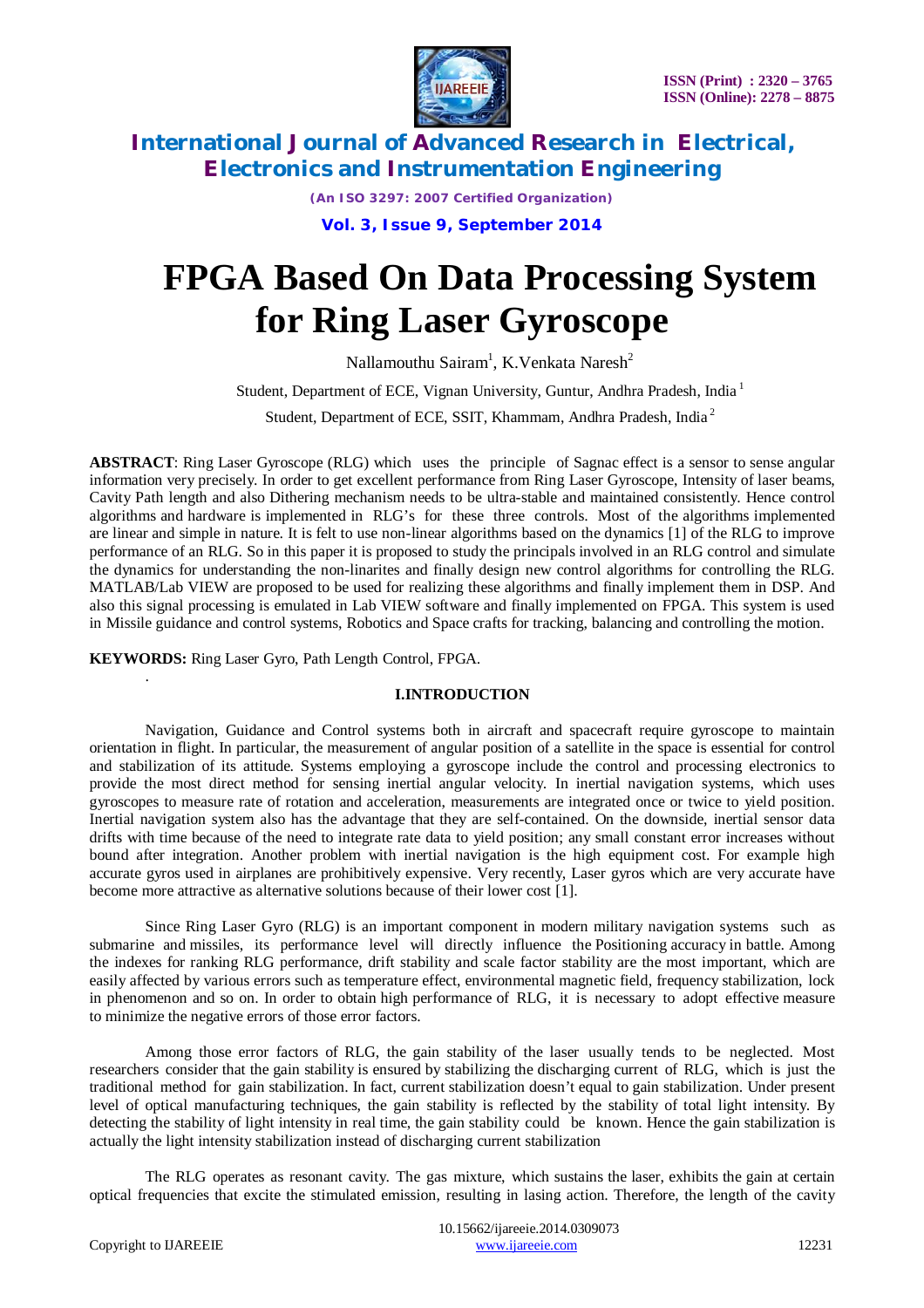

*(An ISO 3297: 2007 Certified Organization)*

### **Vol. 3, Issue 9, September 2014**

must be tuned to be an integer number of wavelengths. For a helium-neon gas mixture, the wavelength is approximately 630 n meters. Obviously, a cavity whose length is accurate and stable to 1% of a wavelength would be impractical to design. Thus, cavity path length is controlled actively by continuously adjusting mirror positions in order to maximize total laser intensity. Piezoelectric transducers mounted on the back of one or more mirrors induce minute displacement of the mirror faces. In such a way an optimal control algorithm is designed for controlling the path length.

### **II. RING LASER GYROSCOPE**

The RLG used for this implementation is a 32cm gyroscope. The gaseous medium is the helium-neon mixture corresponding to a wavelength of 0.633μm. Using a square cavity with perimeter of 32cm and for operation at a wavelength of 0.633μm, the scale factor is 0.8162 arc-sec/pulses. The readout techniques use two photo detectors present at a distance of  $\Box$ /4 apart in the RLG. To separate the rotation contribution from the high optical frequency, the clockwise and the counter clockwise beams are first made approximately co-linear. Some means of retro- reflecting one of the beams onto the other is used. This results in a fringe pattern with a spacing determined by the degree of co- linearity. When the two fringes are equal, they are stationary in time. When the fringes are different, they move across the field of view at the beat frequency rate Thus by measuring the number of fringes moving across the field of view for a fixed time the count can be obtained.



#### **Fig. 1 Ring Laser Gyroscope (RLG)**

The rotation rate can be determined by using the SF to convert counts to angle which is given by Angle of Rotation = Count  $\times$  Scale factor (SF).

The direction in which the fringes move determines the direction of rotation. To determine this direction, it is customary to use two sensors positioned so that each observes a portion of the figure in quadrature, an offset 90 degrees in phase from the other. Thus both the photo detectors of the figure will detect the same

#### **III.RING OUTPUT SIGNALS**

The two 900 out of phase signals from the photo detectors in the RLG are referred to as the sin/cos signals. The photo detectors produce a signal of 30  $\mu$ A. A trans impedance amplifier amplifies the photo detector signal to 1V signals which are further amplified by an amplifier card in the RLG to a 5V p-p signal.

The sin/cos signals have a frequency range spannig from 10Hz to 1MHz.The sin/cos signals from the photo detectors are frequency modulated by the dither. Thus the signals contain the rotation due to the dither as well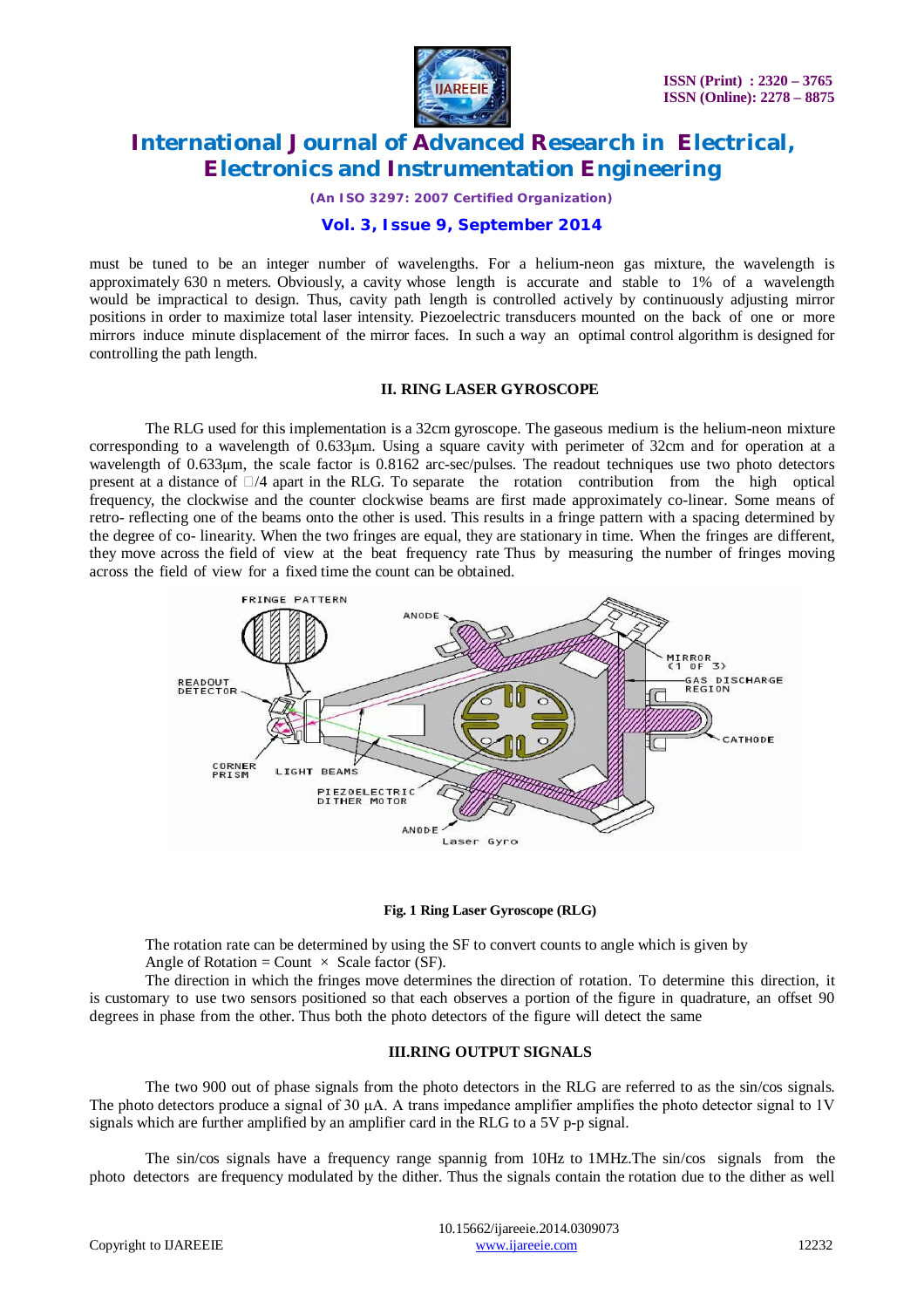

*(An ISO 3297: 2007 Certified Organization)*

# **Vol. 3, Issue 9, September 2014**

as the actual rotation. In order to obtain the count due to the actual rotation the effect of dither has to be removed from the signals. The Fig.2 shows a sample of RLG output signals.



**Fig. 2 RLG output signals**

The two 90<sup>0</sup> out of phase signals from the photo detector in the RLG are referred to as the sin/cos signals [7] and further these signals are processed in FPGA which is programmed with the digital path length control algorithm. The platform used is an ML402 evaluation platform that enables designers to investigate and experiment with features of the Virtex-4 family of FPGAs. The Virtex-4 FPGA in ML402 evaluation platform is XC4VSX35-FF668-10[8].



**IV. PATH LENGTH CONTROL**

**Fig.3 Block diagram for Path Length Control**

### **A. LAB VIEW ENVIRONMENT**

From the above block diagram there are two environments with which Lab VIEW [9] is used to view the sin/cos signals and from the photo detector they are frequency modulated by the dither. Thus the signals contain the rotation due to the dither as well as the actual rotation. Also CW and CCW beams take the form as follows

 $E = E^* e -i (w t - k L + \phi)$  $E2 = E02 * e -i (w t - k L + \phi)$  $E01 = G * e - [4 * ln2 (w1 - w/\Delta w)]$ .  $E02 = G * e - [4 * ln2 (w2 - w c / \Delta w d)]$ . Here E01 and E02 has to be interfered to see fringe pattern  $I = |E1 + E2|^2$ 

.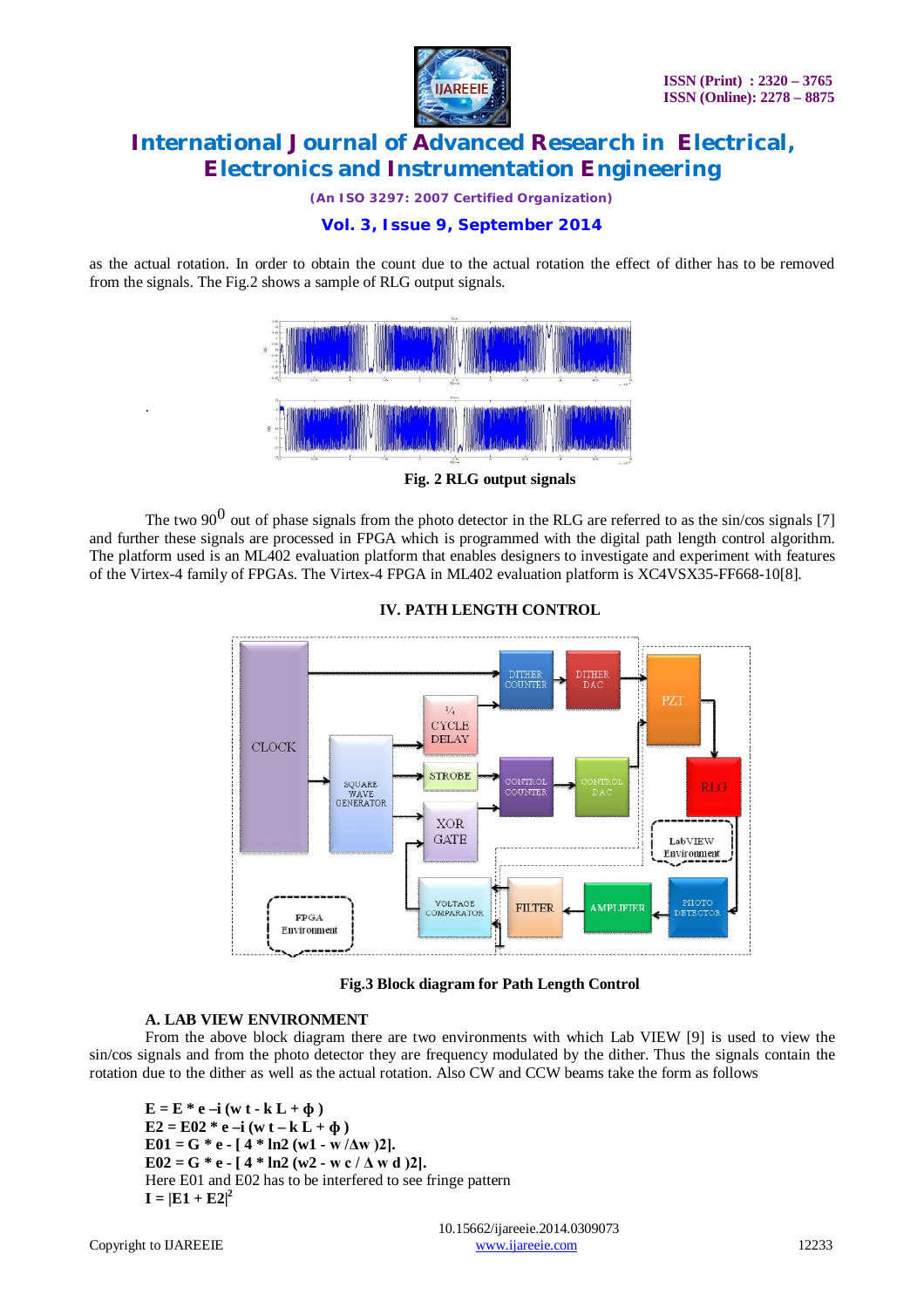

*(An ISO 3297: 2007 Certified Organization)*

## **Vol. 3, Issue 9, September 2014**

 $\sin = 11 + 11 + 2^* \sqrt{(11^* \text{ I}1)^*} \sin(((2 - \text{w1})^* \text{I}) + \text{M*} \sin(\text{w*} \text{I}))$  $\cos = 11 + 11 + 2^* \sqrt{(11^* \cdot 11)^*} \cos(((w \cdot w \cdot w^2 - 1)^* t) + M^* \sin((d^* t))$ Where **I1= E01 and I2 = E02.**



#### **Fig.4 sin/cos signals of RLG**

Therefore these sin/cos signals which are governed by the above equation are peak detected given in Fig.6 and further processed through filter given in Fig.7 which has the following specifications.

#### **V. DESGIN OF FILTER**

The filter is designed in such a way it has Filter type: Band-pass. Cut of frequency  $Fe<sub>1</sub>=240Hz$  and  $Fe<sub>2</sub>=260Hz$ . Sampling Frequency  $= 2$  MHz Order of the Filter  $=$  4



**Fig.5 Peak detected output.**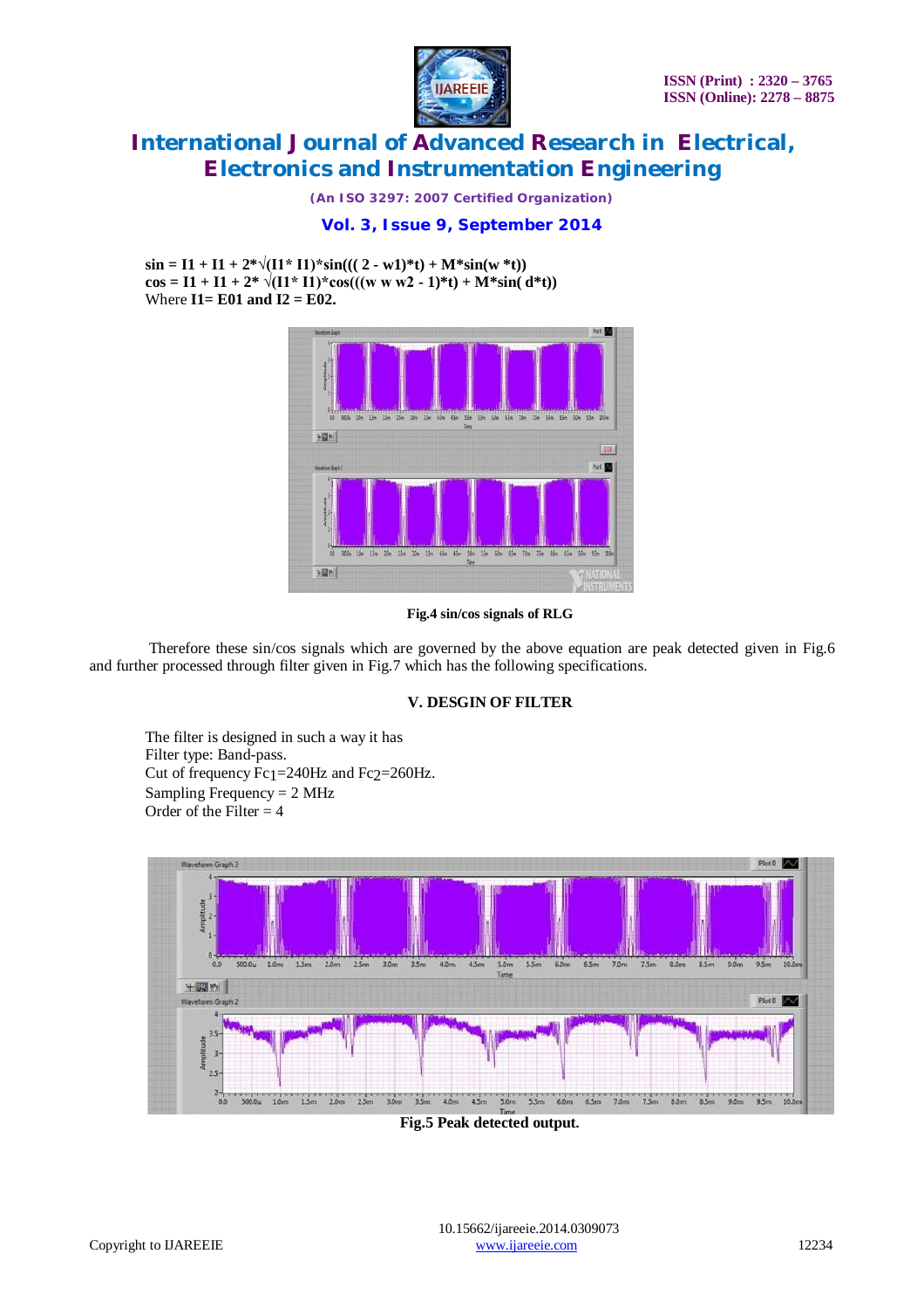

*(An ISO 3297: 2007 Certified Organization)*

**Vol. 3, Issue 9, September 2014**



#### **Fig6. Filtered output**

With the designed filter and its generated coefficients, the 250Hz signal is filtered and converted to square wave(digital form) for the signal processing to be done in FPGA. All the signal processing has been done in Lab VIEW and interfaced with FPGA through communication modules for the correction of path length.

### **A. FPGA Environment.**

Now referring to Fig.2 a digital path length control for ring laser gyro comprises a square wave generator, dither counter (driven by the generator with a quarter cycle delay), a dither DAC, a control counter, a control DAC and a PZT driven by the two DAC's. The PZT controls the path length of the RLG and thus controls the intensity of the light in the gyro. A photo detector samples this light and produces an AC signal, which a voltage comparator compares with ground. The output of the comparator is XORed with the square wave and the output of the XOR gated rives the control counter, strobed with a frequency at least twice that of square wave. All signal processing is digital and analog conversion is made only when interfacing the gyro. This method relates to means for controlling the path length of a ring laser gyro and has a particular relation to such means which areas completely digital as possible. It is apparent that precise control must be maintained over the optical length of the path which the beams take around the ring. The conventional method is analog dithering. Now referring to Fig.3 the intensity of light produced by a laser is schematically plotted as a function of the path length of the RLG.



**Fig.7 Path length Vs Intensity**

### **B. Method of Controlling the Path length**

The path length of an RLG can easily be controlled by controlling the position of one or more mirrors which bounce the laser beam around the ring. This may most conveniently be accomplished by placing piezoelectric transducers (PZT) on the back of the mirror and controlling the thickness of the PZT by controlling the voltage which is fed to the PZT. If the RLG is operating at point 10, then the voltage to the PZT is increased. If the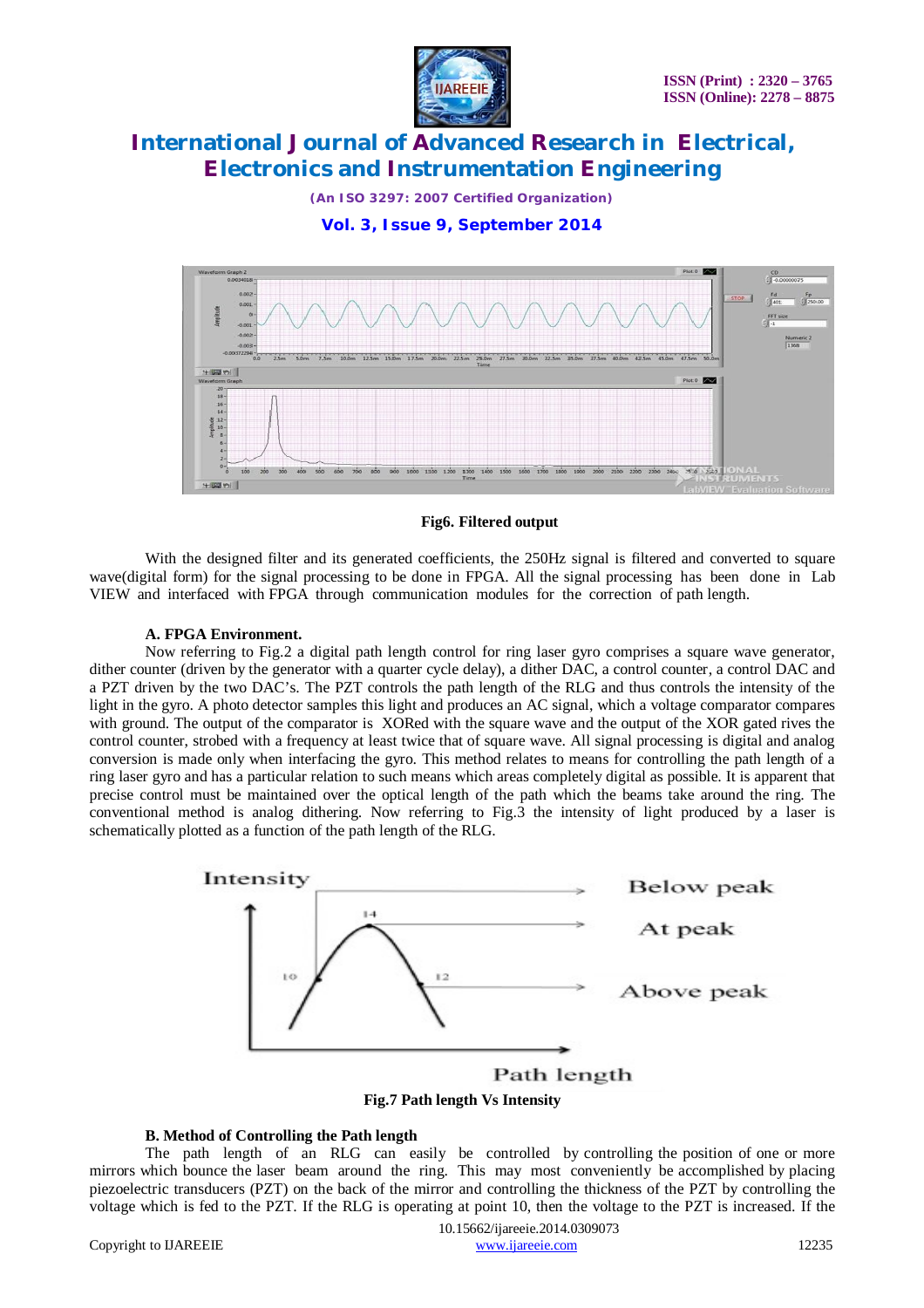

*(An ISO 3297: 2007 Certified Organization)*

### **Vol. 3, Issue 9, September 2014**

RLG is operating at point 12, the voltage is decreased and if the RLG is operating at point 14, the voltage is kept constant. The PZT is constructed such that increasing the voltage makes the PZT thinner which (PZT is on the back of the mirror) increases the path length. Voltage polarity, PZT position and PZT operation (increased voltage makes it thicker) may be reversed in pairs if convenient. The algorithm for three different conditions has been implemented in Xilinx 13.2iand the signals are viewed in Chip scope Pro Analyzer for three different conditions which are given below for which blue colored signal indicates dither counter and the pink colored signal indicates control counter and RTL Schematic is also given below.



**Fig.8. RTL Schematic**

#### **C. Path Length Correction**

The path length correction is done in such a way the two counter outputs (analog form) such as dither counter and control counter are obtained and the voltage between the two counters are taken. Here we must understand the fact that the thickness of PZT (and consequent position of mirror controlling the path length of the RLG) does not depend on the absolute or average voltage impressed on its terminals, but on voltage difference between them. Thus, the single PZT responds to the dither DAC and the control DAC. The control counter may be initialized such that the voltage produced by the control DAC is less than the voltage produced by the dither DAC. Thus, when the path length is too short, the XOR gate produces a logic 0. This causes the control counter to decrement (Fig.10), which causes the output voltage of the control DAC to drop and in turn increases the voltage difference between the output of the control DAC and dither DAC. The PZT therefore gets thinner, increasing the path length of RLG, which is the desired result. Provided that the PZT is connected with the correct polarity, the same feedback will occur even when the control DAC produces a voltage greater than that produced by the dither DAC.



**Fig.9 Control Counter and dither counter at below peak condition.**

A similar feedback occurs when the path length is too long which causes voltage produced by the control DAC to increase(Fig.10) and decrease the voltage difference between control DAC and dither DAC. In this case the PZT gets thicker, thereby decreasing the path length which is the desired result in above peak condition.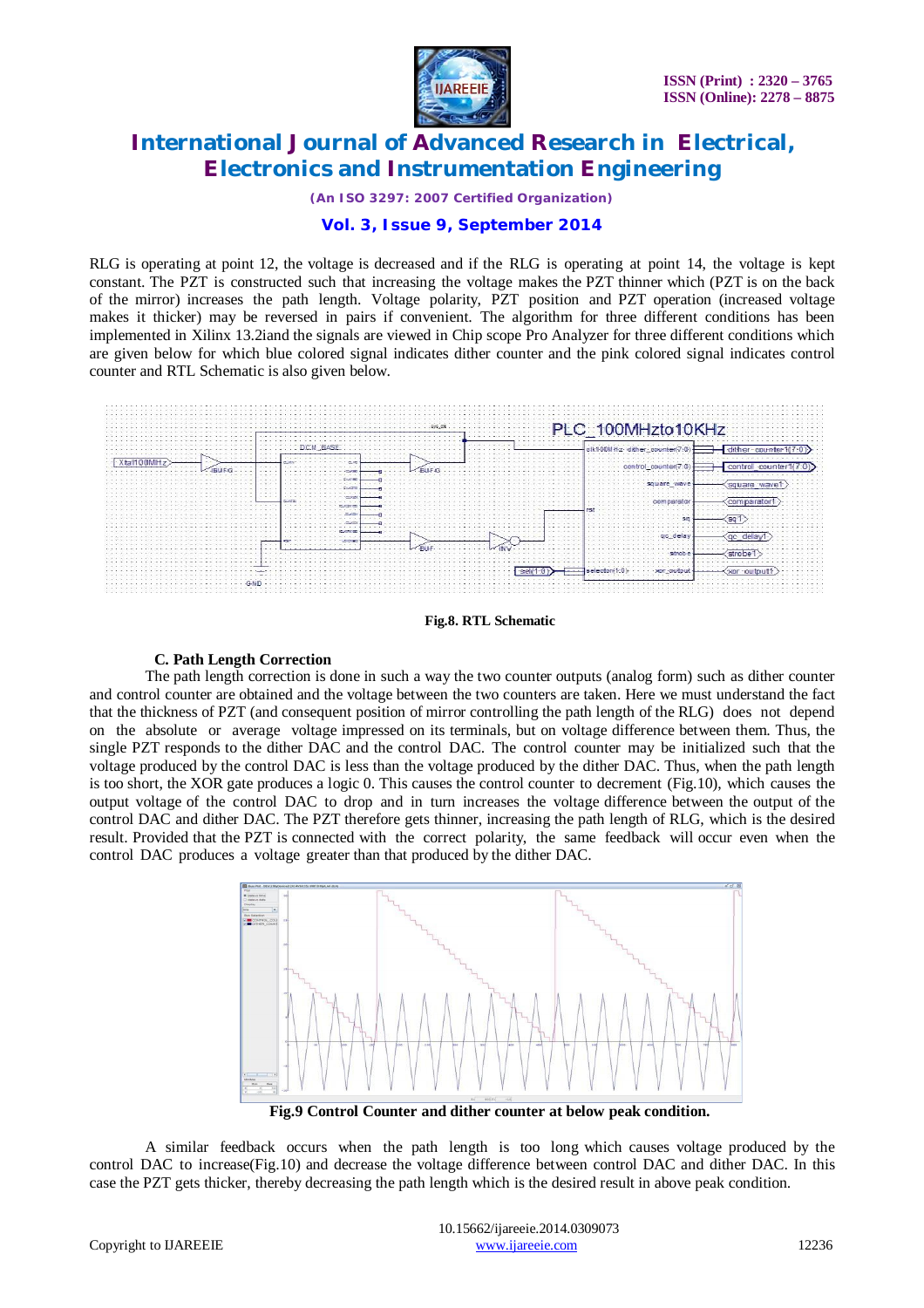

*(An ISO 3297: 2007 Certified Organization)*

**Vol. 3, Issue 9, September 2014**



**Fig.10 Control Counter and dither counter at above peak condition**.



**Fig.11 Control Counter and dither counter at peak condition.**

Fig.11 indicates that the voltage difference produced by dither DAC and control DAC will be around zero such that the path length is maintained constant which is at peak. The PZT must be sensitive enough in response to the low voltage dither produced by the dither counter and dither DAC, to produce minor changes in path length needed to drive the intensity up and down the side of the gain curve. Therefore change in path length is considerably less than a wavelength of the laser beam.

Let path length given by the equation  $L = L_0 + \Delta L_0$  where L<sub>0</sub> is 0.28 and let  $\Delta L_0$  be the path length correction value. From the above description due to the moment of PZT this ΔLCH can vary from -0.3164 microns to +0.3164 microns and this value is added to L0 for path length correction and finally cavity path length is considerably maintained stable. Thus the voltage difference between these two counters is impressed on PZT terminals and then the necessary path length correction will take place.

### **VI. CONCLUSION**

The objective of improving the performance of the Ring Laser Gyroscope was tackled by developing the control algorithms that will govern the performance of RLG. These three controls such as intensity of laser beams,